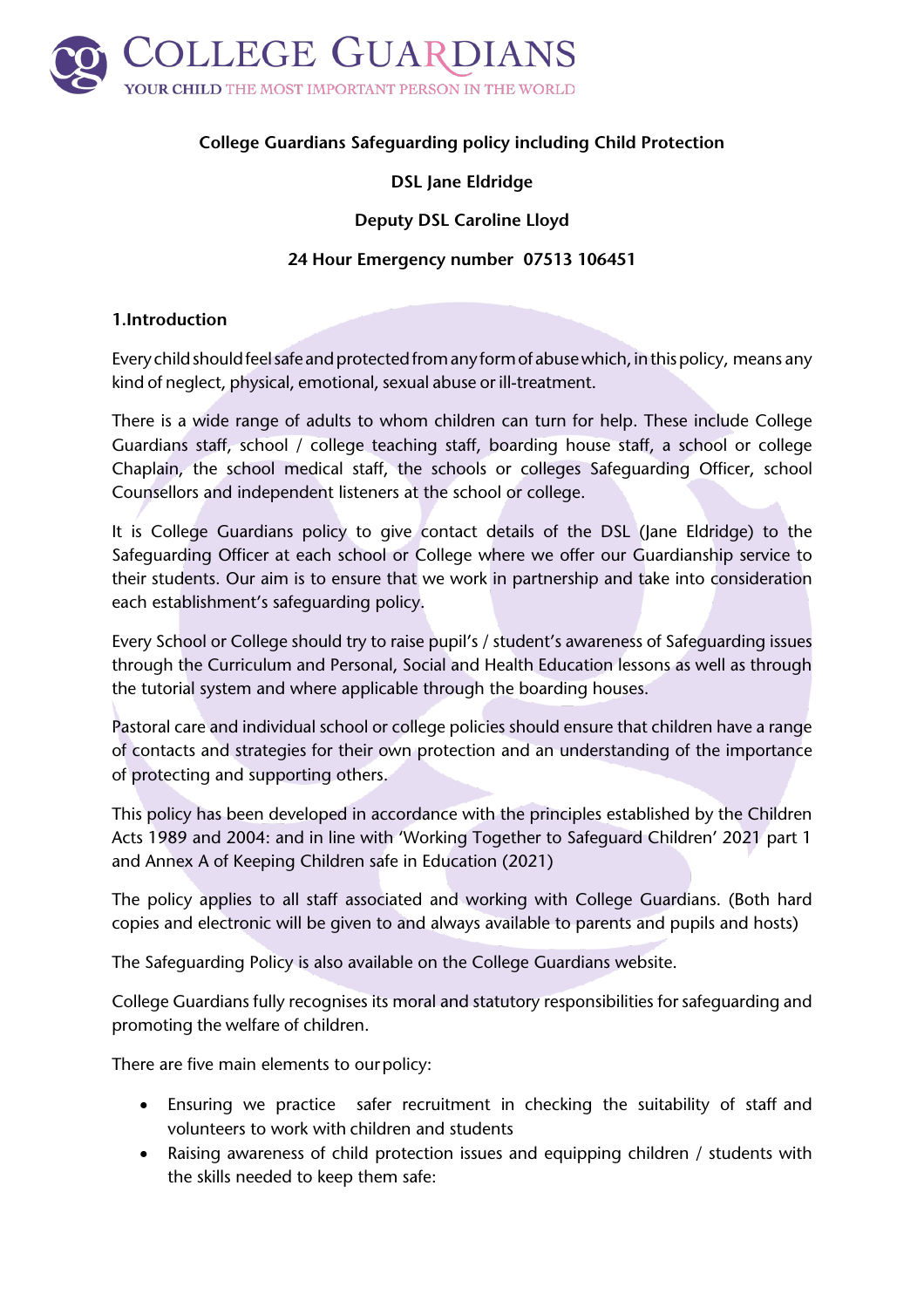- Developing and then implementing procedures for identifying and reporting cases, or suspected cases of abuse;
- Supporting children / students who have been identified as in need of early help or who are considered to be at risk of harm
- Establishing a safe environment in which children / students can develop

#### **2 Aims**

College Guardians aims, to promote the physical and mental health and the emotional wellbeing of the young people in its care; to protect them from harm and neglect and to keep them safe from maltreatment.

We aim to ensure that the school or college that the child attends, in line with their safeguarding policy, provides pupils with relevant information, skills and attitudes to help them resist abuse and prepare them for responsibilities of adult life including home and family;

Every school or college safeguarding policy should give access to information concerning external, as well as internal agencies, who are able to offer help on a wide range of personal issues. This should be permanently available to the children / students.

We aim to:

Establish and maintain an environment where children / students feel safe, secure, valued and respected and are encouraged to talk, believing they will be listened to and their points of view valued;

Ensure children / students know that there are adults in the college or school whom they can approach if they are worried

We seek to ensure that the child's / student's wishes and feelings are taken into account when determining what action to take and what services to provide to protect children from harm.

## **3.Procedures:**

As our head office is based in Malvern we will follow the West Midlands Child Protection and Safeguarding Procedures as required by Worcestershire Safeguarding Children's Partnership (WSCP) and take account of guidance issued by the Department for Education (DfE). Depending on where any incidents take place we may also use the guidelines of that local area where relevant.

College Guardians will:

Ensure it has a senior member of staff nominated as Designated Safeguarding Lead (DSL) who has received appropriate training and support for this role;

Ensure it has at least one member of staff who will act in the absence of the DSL (deputy DSL);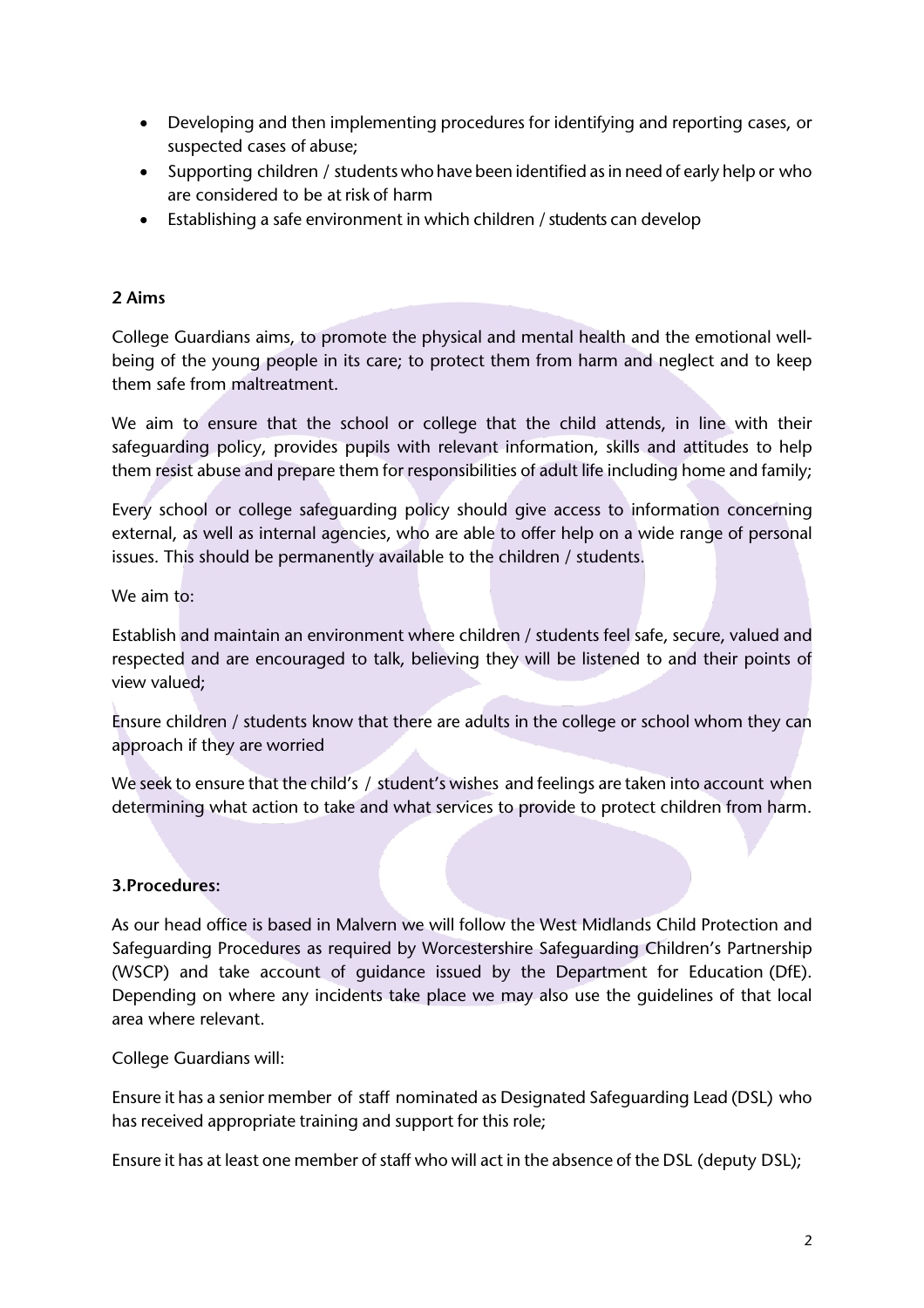Ensure allstaff including host families are alert to the potential need for early help and are aware of those children whose vulnerabilities may indicate a greater need and are aware of the role they may playin supporting other agencies professionalsin an early help assessment;

Be alert and aware to the signs of abuse and neglect, including the specific issues of Peer on Peer abuse, Female Genital Mutilation (FGM), Child Sexual Exploitation (CSE), Children Missing Education (CME), Radicalisation and Extremism (Prevent) and Sexual Violence and Sexual Harassment, and maintain an attitude of 'it could happen here';

Ensure all staff including host families understand their responsibility for referring any concerns to the DSL/ deputy DSL and are aware that they may raise concerns directly with Children's Social Care Services if they believe their concerns have not been listened to or acted upon;

Ensure that parents have an understanding of the responsibility placed on College Guardians staff for child protection;

Operate a vetting policy which ensures the suitability of adults working with children /students under the care of College Guardians

Ensure that the duty of care towards pupils in our care and CG staff is promoted by raising awareness of illegal, unsafe and unwise behaviour and assist staff to monitor their own standards and practice;

Ensure that all staff feel able to raise concerns about poor or unsafe practice and are aware of whistleblowing procedures and help lines; (see CG whistle blowing policy)

Be aware of and follow procedures set out by the DfE where an allegation of abuse is made against a member of staff including making a referral to the local authority Designated Officer (LADO);

Ensure every member of staff including host families knows the name ofthe DSL and any deputies and understands their role;

Our procedures will be regularly reviewed and updated at least annually unless an incident or new legislation or guidance requires the need for an interim review.

We will invite relevant staff members to contribute to and shape this policy where appropriate.

## **Role of the Host Family**

The host family may have opportunities to observe children and changes in their behaviour. Children may confide in a host about any difficulties they may be having. Hosts may recognise the wide range of behaviour likely to be seen in children of a particular age. Appointments of Host Families are checked in the following way:

An initial application is sent to CG for screening to establish the suitability of the host

• An interview at the hosts home, this interview includes questions relating to safeguarding of children, and appropriate behaviour that is acceptable when hosting students / children.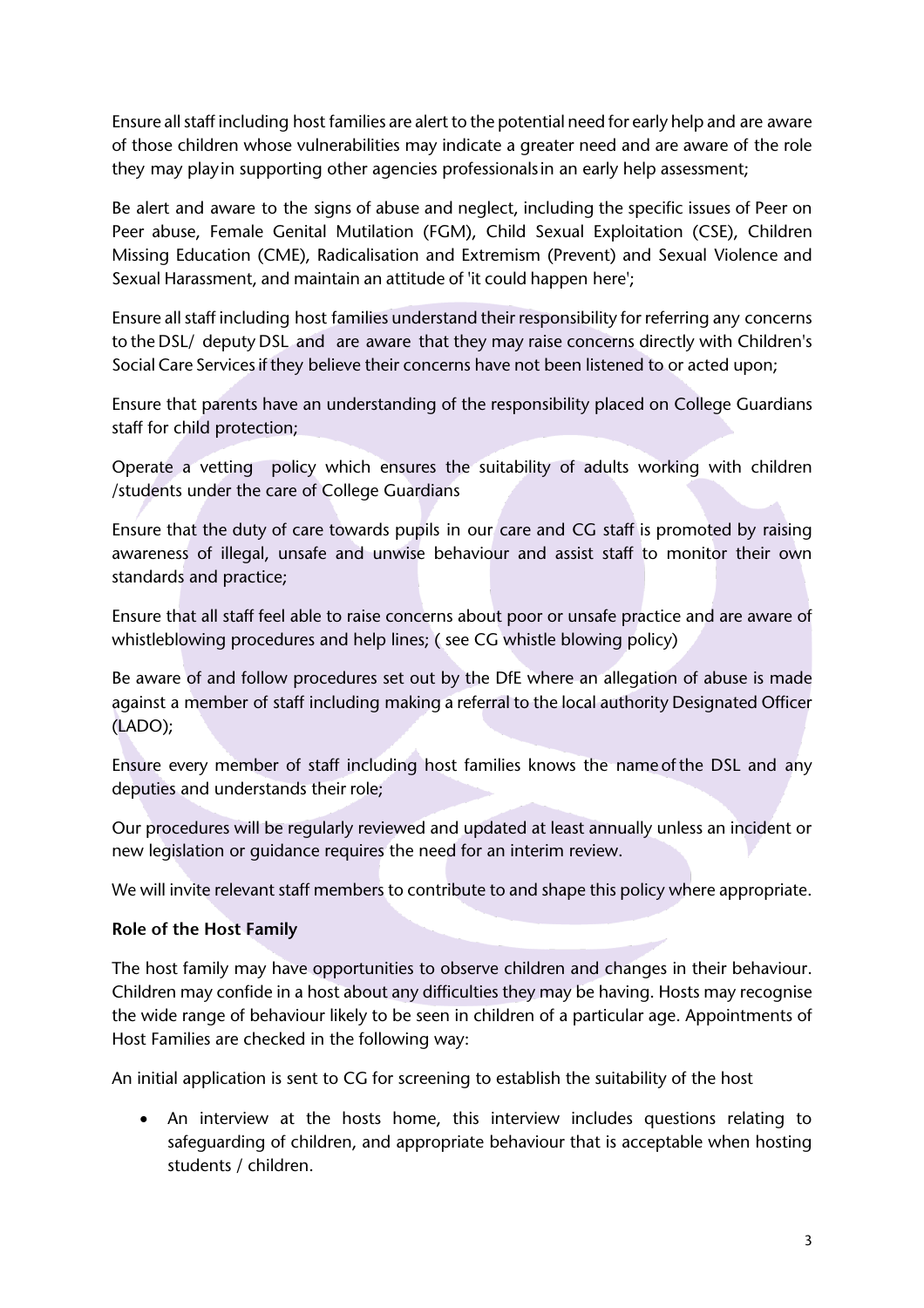- An inspection of the proposed accommodation
- Original ID documents are check by CG staff member
- An Enhanced DBS cheek for everyone over the age of 16 living at the host's home
- Two references including specific questions about the suitability of the applicant to work with children.
- References are checked for their authenticity.

# **4 Reporting Procedure:**

A member of staff needs only reasonable cause for concern in order to act. One sentence from a child indicating abuse or non-accidental injury provides reasonable grounds and is sufficient need to act. This may also apply if clear information comes from another child or adult.

The member of staff must report the matter to the DSL (or, in her absence to the Deputy DSL) as soon as possible. The safeguarding reporting forms in Appendix 1 must then be completed, copies of these forms will be given to all staff and Host families.

If a child is in immediate danger or at risk of harm, the DSL must be informed and a referral made (preferably by the DSL) to Children's social Care/ and or the police immediately or within 24 hours, The DSL will also inform and liaise with the school or college that the child attends.

# **5 Training**

When staff join College Guardian's they will be informed of the safeguarding children arrangements in place. All staff will be given a copy of this policy and Part 1 KCSIE 2021

All staff will receive information and contact details of the DSL and deputy DSL.

An induction programme will include basic child protection information relating to the signs and symptoms of abuse, how to manage a disclosure from a child, when and how to record a concern about the welfare of a child and advice on safe working practice.

All staff will receive training in child protection and safe working practice which will be ongoing but at least once every three years, this is in line with the WSCP training strategy. Training will include signs and symptoms of abuse and neglect, as well as specific safeguarding issues, such as CSE, FGM, Prevent, on-line safety and peer on peer abuse, including sextingand sexual violence and sexual harassment. Training will also include how to record and report abuse. In addition, they will receive safeguarding and child protection refresher training and regular updates from the DSL as required but at least annually.

## **The role of the DSL/Deputy DSL and Training:**

The DSL and deputy DSL will undertake child protection training and training in inter-agency working, andwill attend refresher training at two-yearly intervals in order to: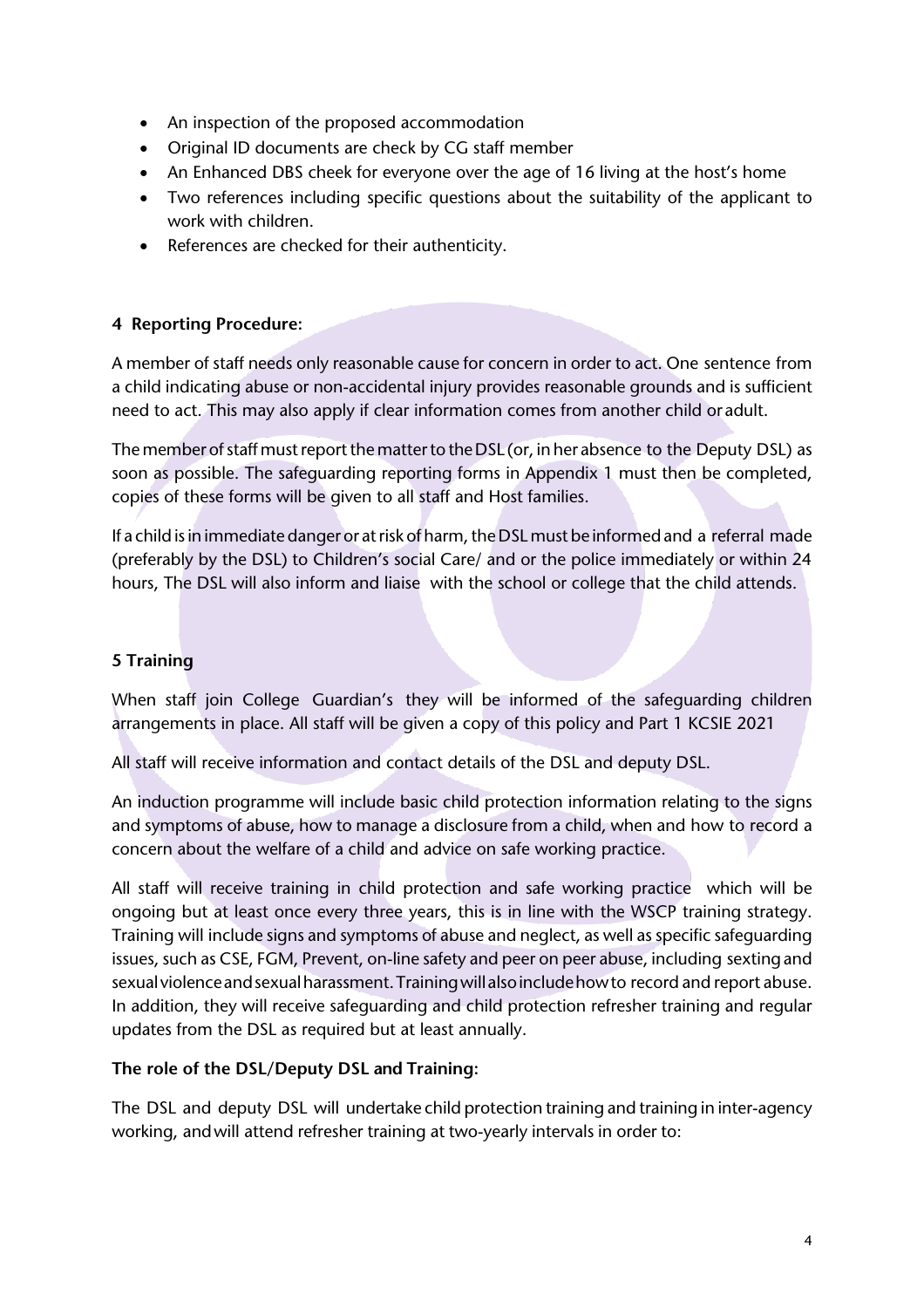- Understand the assessment process for providing early help and intervention, for example through agreed common and shared assessment processes.
- Have a working knowledge of how local authorities conduct a child protection case.
- Ensure each member of staff has access to and understands the College Guardians' child protection policy and procedures.
- Be alert to the specific needs of children in need and those with special educational needs;
- Be able to keep detailed, accurate, secure written records of concerns and referrals;
- Obtain access to resources and attend any relevant or refresher training courses;
- Encourage a culture of listening to children / students and taking account of their wishes and feelings, among all staff.
- All College Guardians staff undertake Prevent Awareness training to support and protect students from the risk of radicalization. The DSL is the prevent lead for the organisation

#### **6.Procedures for Managing and reporting Concerns:**

Every member of staff including Host families working with children / students at College Guardians is advised to maintain an attitude of 'it could happen here' where safeguarding is concerned. When concerned about the welfare of a child or student , staff members should always act in the interests of the child or student and have a responsibility to take action as outlined in this policy. They should not assume a colleague or another professional will talk action and share information that might be critical in keeping children safe.

All staff and hosts are encouraged to report any concerns that they have as soon as they arise and not see these as insignificant. On occasions a referral is justified by a single incident such as an injury or disclosure of abuse. More often however, concerns accumulate over a period of time and evidenced by building up a picture of harm over time; this is particularly true in cases of emotional abuse and neglect. In these circumstances it is crucial that staff record and pass on concerns to the DSL, in accordance with this policy, to allow the DSL to build up a picture and access support for the child / student at the earliest opportunity.

A reliance on memory without accurate and contemporaneous records of a concern could lead to a failure to protect.

It is not the responsibility of College Guardians staff to investigate welfare concerns or determine the truth of any disclosure or allegation. All staff/ hosts however, have a duty to recognise concerns and pass the information on in accordance with the procedures outlined in this policy.

The DSL should be used as a first point of contact for concerns and queries regarding any safeguarding concerns regarding any of the children / students that College Guardians look after. Any member of staff or host who receives a disclosure of abuse or suspects that a child / student is at risk of harm must report it immediately to the DSL or, if unavailable, to the Deputy DSL. In the absence of either of the above, the matter should be brought to the attention of the most senior member of staff.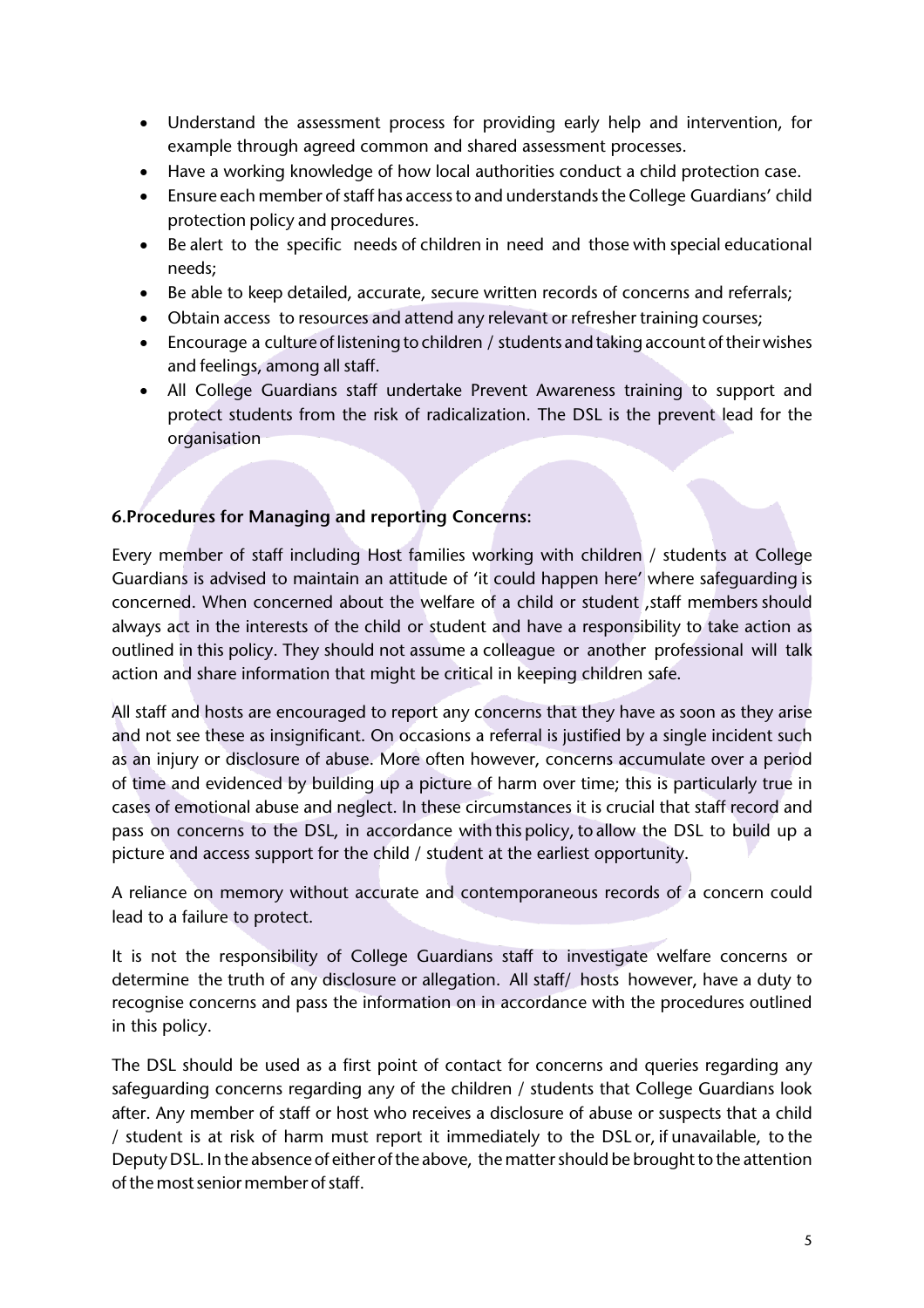All concerns about a child or student should be reported without delay and reported using the documents agreed in appendix 1. These documents have been given to all staff and are part of the Host Family Manual and Host Family training.

Following receipt of any information raising a concern, the DSL will consider what actiontotake andseekadvice from Children's Services and inform the school or college that the child attends as appropriate. All information and actions taken, including the reasons for any decisions made, will be fully documented.

Any referrals made to external agencies will be made in line with local procedures as detailed on the WSCP website – (or the local authority where the incident takes place) If at any point there is a risk of immediate serious harm to a child / student a referral should be made to Children's Services immediately. Anybody can make a referral. If the child / student's situation does not appear to be improving the staff member / Host family with concerns should press for re-consideration raising concerns again with the DSL and the head of safeguarding at the school or college that the child / student attends.

Staff / hosts should always follow the reporting procedures outlined in this policy in the first instance. However, they may also share information directly with Children's Services, or the police.

Any member of staff who does not feel that concerns about a child / student have been responded to appropriately and in accordance with the procedures outlined in this policy should raise their concerns with the College Guardians Commercial Director. If any member of staff does not feel the situation has been addressed appropriately at this point the should refer to the CG whistleblowing policy and contact Children's services directly with their concerns.

# **Types of Child Abuse / Safeguarding issues**

Child abuse refers to a child/young person who is suffering or likely to suffer significant harm. A person may abuse or neglect a child/young person by inflicting harm or failing to act to prevent harm. If there is any suspicion of child abuse it should be raised immediately to a member of College Guardians staff

Specific Safeguarding Issues include but are not limited to:

## **Peer on peer abuse (including Sexual Violence and Sexual Harassment)**

We recognise that children are also vulnerable to physical, sexual and emotional abuse by their peers or siblings.

College Guardians recognizes that abuse perpetrated by children can just as harmful as that perpetrated by an adult, so it is important to remember the impact on the victim of the abuse as well as to focus on the support for the child or young person exhibiting the harmful behavior. Abuse is abuse and should never be tolerated or passed off as "banter", "just having a laugh" or "part of growing up".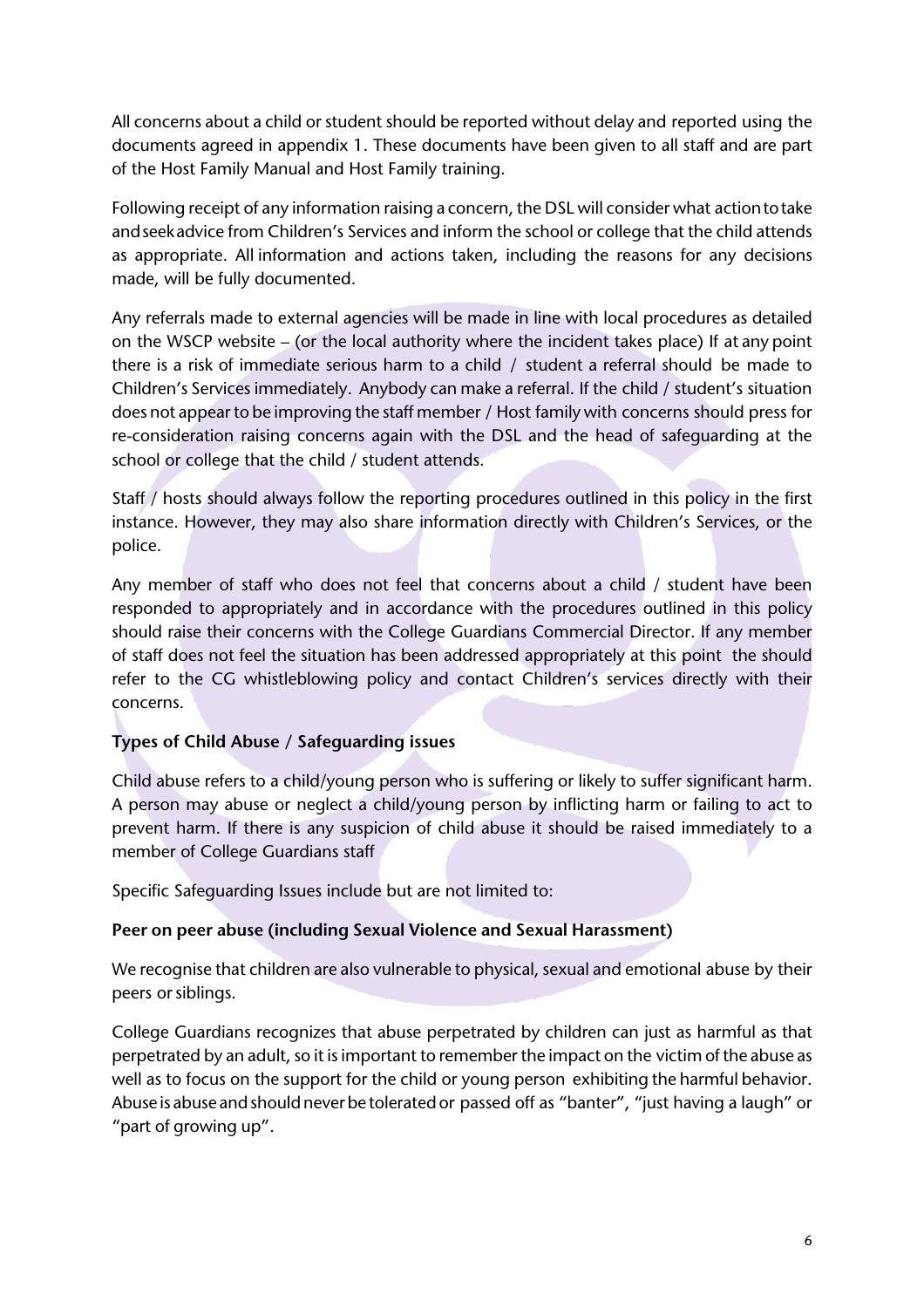College Guardians also recognizes the gendered nature of peer on peer abuse (i.e. that it is more likely that girls will be victims and boys' perpetrators), but that all peer on peer abuse is unacceptable and will be taken seriously. The different forms peer on peer abuse can take are:

- Physical abuse such as hitting, kicking, shaking, biting, hair pulling, or otherwise causing physical harm;
- Sexting (also known as youth produced sexualimagery)
- Upskirting
- Bullying (including cyber bullying) gender-based violence/sexual assaults and sexting: https://www.gov.uk/government/publications/sexual-violence-and-sexualharassment-between-children-in-schools-and-colleges
- Sexual violence and sexual harassment between children in schools and colleges
- Initiation/hazing type violence and rituals

Staff must never tolerate or dismiss concerns relating to peer on peer abuse.

All staff are made aware of the College Guardians policy and processes in dealing with instances of any type of abuse as outlined in this policy.

Staff should be aware that such incidents and / or behavior can be assessed with factors outside the child's school or College and can occur between children outside the school / college day.

Staff, and particularly the DSL, should always consider the context in which such incidents and/or behaviors occur.

Where a child / student discloses safeguarding allegations of a sexual nature against another pupil in the same setting, the DSL should refer this to the DSL of the school or college that the student or child attends and if necessary seek advice from external agencies. All such incidents will be recorded using our child protection recording forms. (Appendix 1)

Reports of incidents of sexual violence or sexual harassment will be responded to in line with Part 5 of Keeping Children Safe in Education 2021 and the DfE guidance 'sexual violence and sexual harassment between children in schools and colleges" '

Support for the victims of abuse will be in line with support outlined in the schools / colleges relevant polices. For victims of sexual abuse, the school or college that the child attends should follow advice given by Children's Social care and consider using external agencies. If necessary College Guardians staff will contact these outside agencies for support.

Depending on the nature of abuse, the college/ school that the child attends may need to consider providing measures to protect and support the victim, the alleged perpetrator and other pupils and or staff by means of a risk assessment. The risk assessment should be recorded and kept under review.

# **Child Sexual Exploitation**

We recognize that CSE is a form of child abuse involving criminal behaviour against children and young people which can have a long-lasting adverse impact on a child's physical and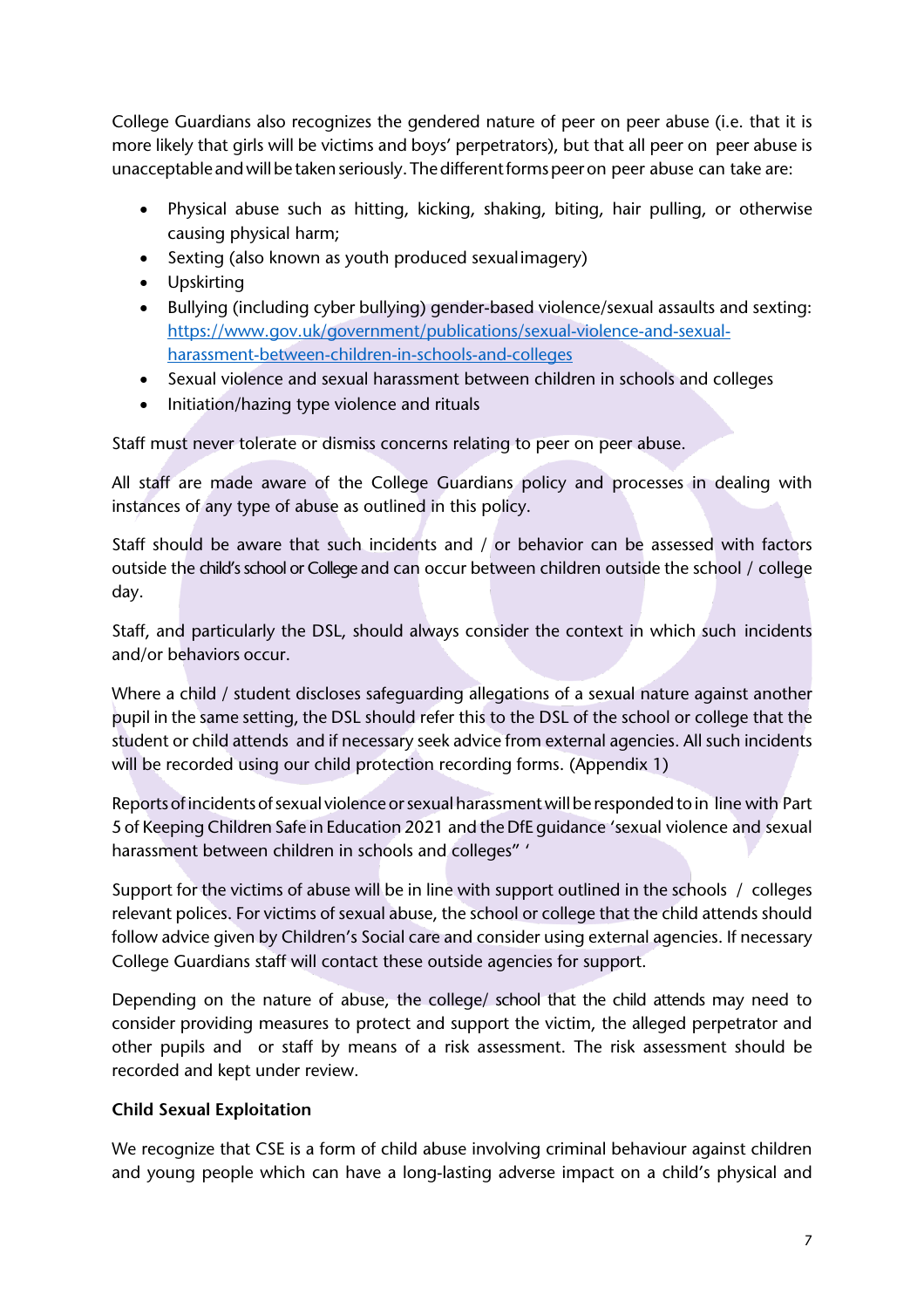emotional health. Sexual exploitation involves an individual or group of adults taking advantage of the vulnerability of an individual or group of children or young people. Victims can be boys or girls. Children and young people are often unwittingly drawn into sexual exploitation through the offer of friendship and care, gifts drugs and alcohol, and sometimes accommodation. It may also be linked to child trafficking.

A common feature of sexual exploitation is that the child often doesn't recognise the coercive nature of the relationship and doesn't see themselves as a victim. The child may initially resent what they perceive as interreference by staff, but staff must act on their concerns, as they would for any other type of abuse.

All staff, are made aware of the indicators of sexual exploitation, the fact that the victim may have been sexually exploited even if the sexual activity appears consensual and that it does not always involve physical contact but can occur through the use of technology. All concerns of CSE must be reported immediately to the DSL.

# **FGM and so-called "Honour Based" Violence**

We recognise that our staff are well placed to identify concerns and take action to prevent children from becoming victims of Female Genital Mutilation (FGM) and other forms of so called "honour-based" violence (HBV) and we provide guidance on these issues through our safeguarding training. If staff or hosts have a concern regarding a child that might be at risk of FGM or HBV they shouldinformtheDSLwhowill activate local safeguarding procedures, using existing national and local protocols for multiagency liaison with police and children's social care.

All CG staff have undertaken the following Home office recommended course:

https://www.virtual-college.co.uk/resources/free-courses/recognising-and-preventingfgmhttps://www.virtual-college.co.uk/resources/free-courses/recognising-and-preventingfam

# **Anti-Radicalisation - Prevent**

We recognise that children are vulnerable to extremist ideology and radicalisation. We recognise that safeguarding against radicalisation and extremism is no different to safeguarding against any other vulnerability in today's society. We will ensure that:

Through training, staff, have an understanding of what radicalisation and extremism is why we needto be vigilant and how to respond when concerns arise.

All College Guardians staff have undertaken the government Prevent training:

https://www.elearning.prevent.homeoffice.gov.uk/edu/screen1.html

Through visits and communication with children / students weencouragepupilstorespectthe fundamental British values of democracy, the rule of law, individual liberty and mutual respect, and tolerance of those with different faiths and beliefs

Where a child / student is suspected to be at risk of radicalisation, the DSL will consider the level of risk, if necessary staff can contact the police directly on 101 if they have any concerns.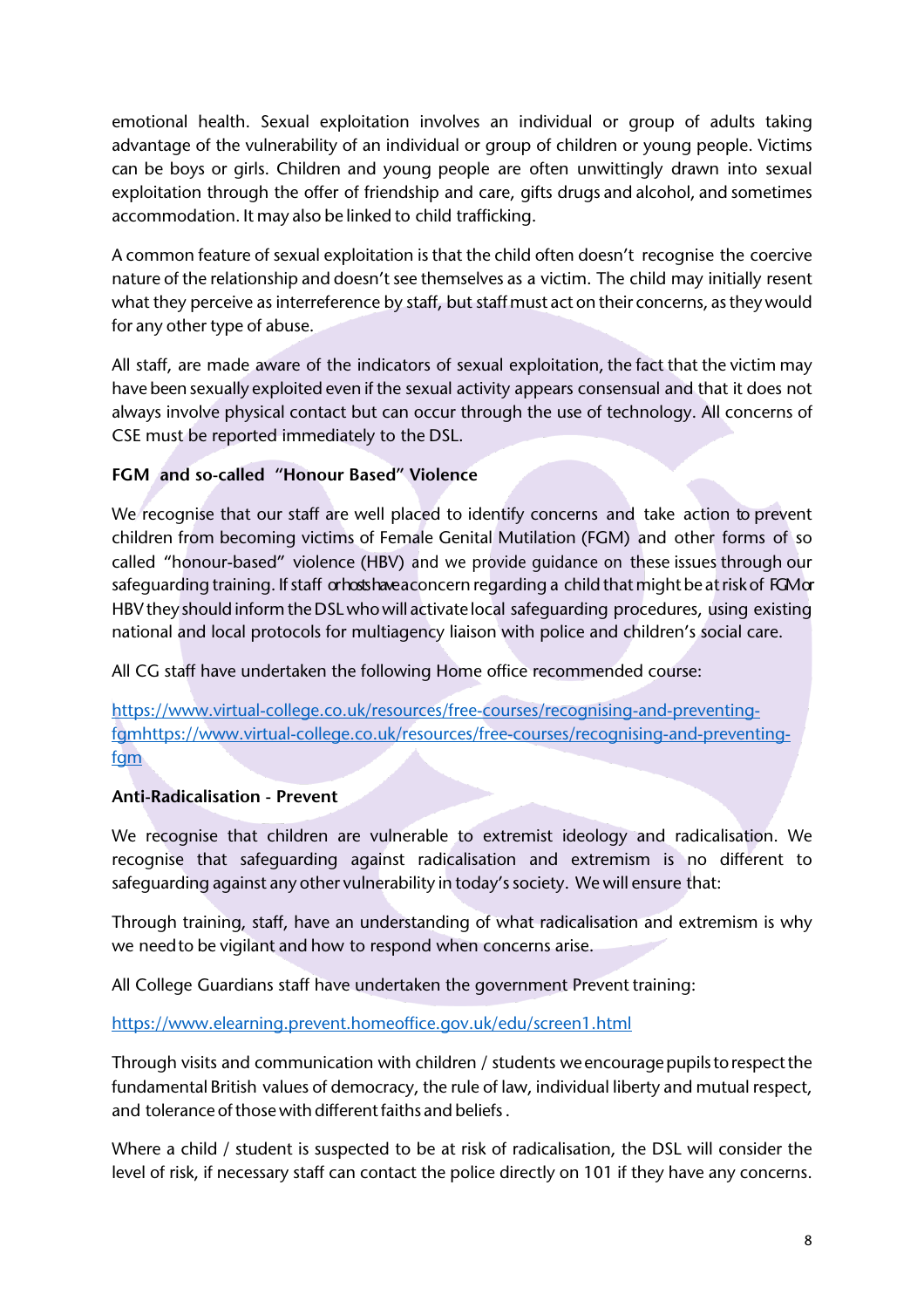#### **Domestic Abuse**

We recognise that exposure to domestic abuse and / or violence can have a serious long lasting emotional and psychological impact on children. In some cases, a child may blame themselves for the abuse or may have had to leave the family home as a result. Domestic abuse affecting young people can also occur within their personal relationships as well as in the context of their home life.

#### **Child Criminal Exploitation - County Lines**

This is where children and young people are being exploited and drawn into drug related activity by criminal gangs, groups or individuals. Typically, the gang exploits young or vulnerable people to store and or supply drugs, move cash and to secure the use of homes belonging to vulnerable adults. There is a cross over between CSE and County Lines and young people are sometimes required to offer sex in order to pay off perceived debts. Concerns about young people being possibly involved should be passed to the DSL at the school or College that the child attends.

# https://www.childrenssociety.org.uk/what-is-countylines?gclid=CjwKCAjwgdX4BRB\_EiwAg8O8HbeDQKw3OE4sRX7u3tpnm9OpFru2vQEvzo8sp U5QQuGFYCQER-2DORoC\_DQQAvD\_BwE

#### **Modern Slavery**

The Modern Slavery Act 2015 places a new statutory duty on public authorities, including schools or colleges, to notify the national crime agency (NCA) (Section 52 of the act) on observing signs or receiving intelligence relating to modern slavery. The public authority bears this obligation where it has "reasonable grounds to believe that a person may be a victim of modern slavery or human trafficking" Staff need to be aware of this duty and inform the DSL at the school or college that the child / student attends should they suspect or receive information that either parents or their children may be victims of modern slavery. The DSL will then contact the NCA.

#### **Bullying**

We acknowledge that to allow or condone bullying may lead to consideration under child protection procedures. All incidences of bullying, including cyber-bullying, sexting racist, homophobic and gender related bullying will be dealt with appropriately. We recognise that children with special needs and or disabilities are more susceptible to being bullied. We maintain a log of bullying incidents we are aware of and will report such incidents to the school or college that the child attends. We recognise that there will be occasions when bullying incidents fall within child protection procedures or may be deemed a criminal activity and that it may be necessary to report the concerns to external agencies. College Guardians Anti Bullying policy for more details with regards to anti- bullying, a copy of which is available on request

## **On-line and E safety**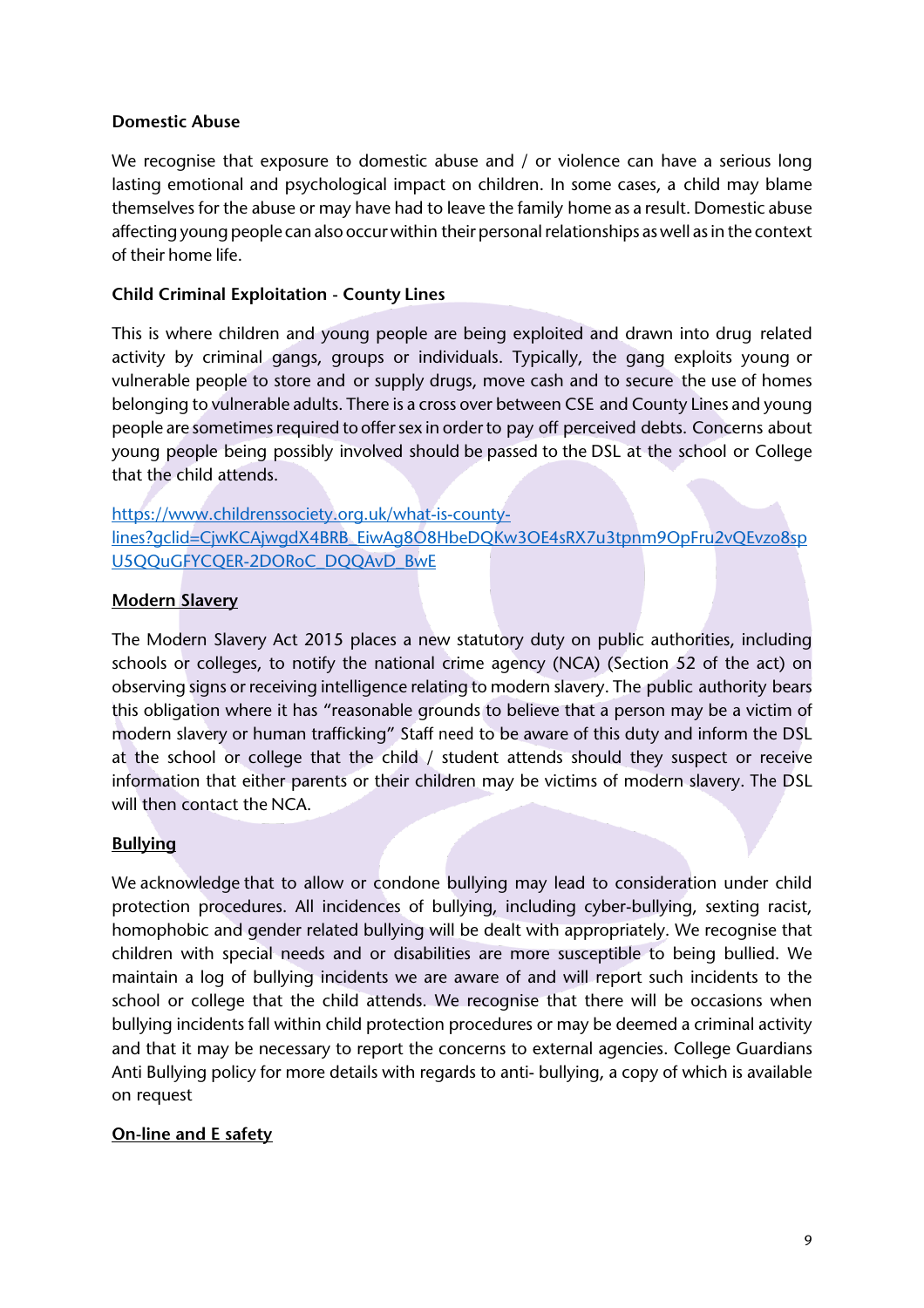All CG staff understand the unique risks associated with on-line safety, and the need to ensure that children / students are kept safe within these boundaries.

For further details please refer to the CG Policy on the Acceptable Use of ICT and E-Safety, this is available to staff. parents and students / children on request

Children and young people may expose themselves to danger, whether knowingly or unknowingly, when using the internet and other technologies. Additionally, some young people may find themselves involved in activities which are inappropriate or possibly illegal. We therefore recognise our responsibility to educate our pupils, teaching them the appropriate behaviours and critical thinking skills to enable them to remain both safe and legal when using the internet and related technologies.

## https://www.ceop.police.uk/safety-centre/

https://www.internetmatters.org/?gclid=CjwKCAjwgdX4BRB\_EiwAg8O8HcfI2IcYasCI6BDS3 pVijQxaMb4kx6OokpB98EmYwKoRSSegnvx4CRoCJrkQAvD\_BwE

# **Photography and use of images (including handheld devices)**

The welfare and protection of our children is paramount, and consideration should always be given to whether the use of photography will place our children or students at risk. Images may be used to harm children for example as a preliminary to Grooming or by displaying them inappropriately on the internet, particularly social networking sites.

For this reason, consent is always sought when photographing children or students using any means and including iPads, smart phones or cameras

Many pupils own or have access to handheld devices and parents are encouraged to consider measures to keep their children safe when using the internet and social media at home and in the community.

## **Supporting Children**

Regardless of the issues that children / students may face College Guardians will endeavour to support all children and students by:

Encouraging self-esteem and self – assertiveness, as well as promoting respectful relationships, and challenging bullying and humiliating behaviour;

Promoting a positive, supportive and secure environment, giving children and students a sense of being valued;

## **Information Sharing & Confidentiality**

We recognise that all matters relating to child protection and confidential sharing such information may be vital in identifying and tackling all forms of abuse.

All personal information will be processed fairly and lawfully in line with our duties under the Data Protection Legislation, including GDPR, and will be held safely and securely. However, we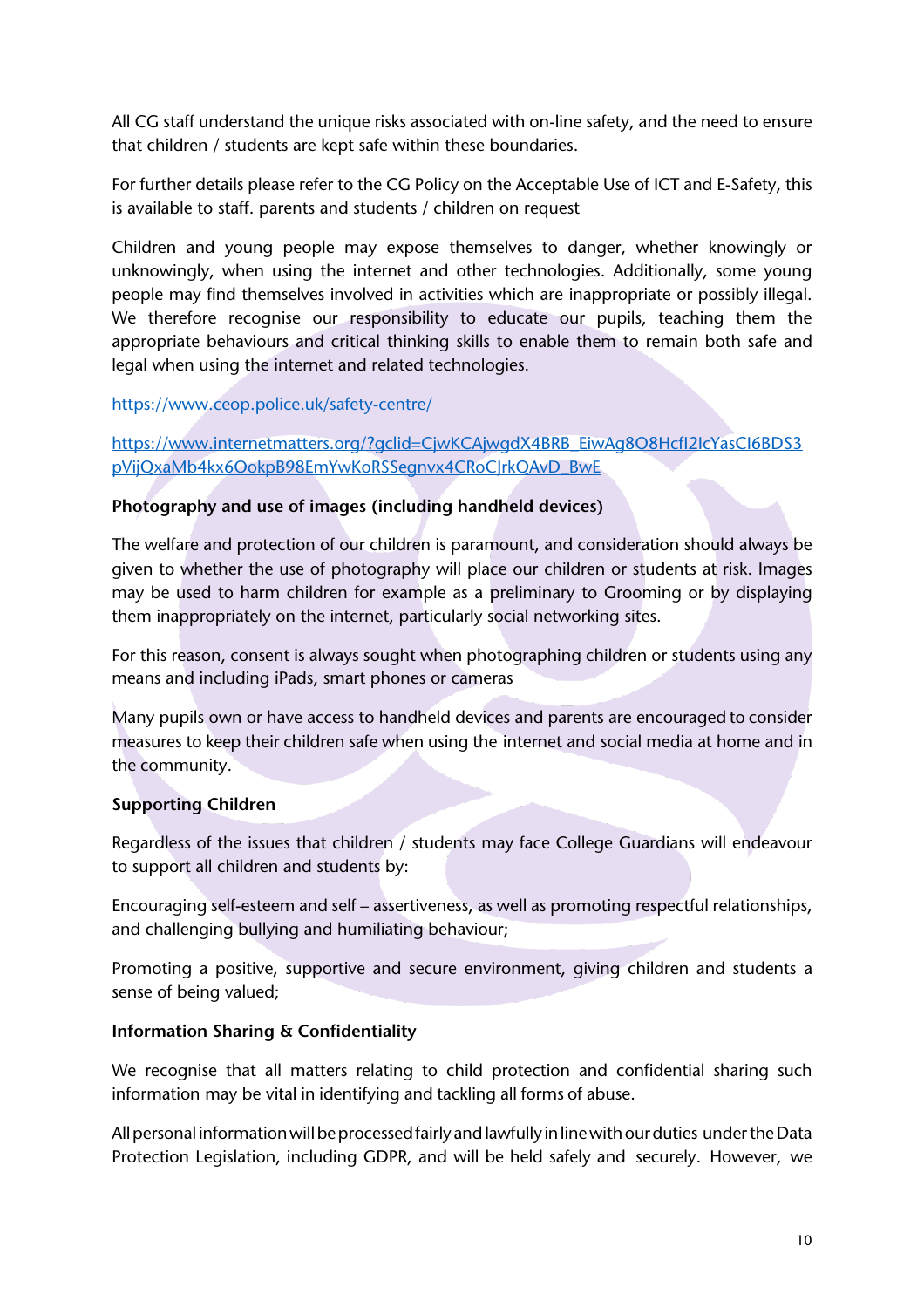recognise that this is not a barrier to sharing information where the failure to do so would result in a child being placed at risk of harm.

College Guardians staff will with the DSL will disclose any information about a pupil to other members of staff on a need to know basis only.

All College Guardians staff must be aware that they have a professional responsibility to share information with other agencies in order to safeguard children.

All College Guardians staff must be aware that they cannot promise a child to keep secrets which might compromise the child's safety or well-being or that of others.

## **Communication with Parents**

We recognize that good communication with parents is crucial in order to safeguard and promote the welfare of childreneffectively.

We will always undertake appropriate discussions with parents prior to involvement of another agency unless to do so could place the child or an adult at further risk of harm or would impede a criminalinvestigation. If necessary the services of a translator will be used.

We will ensure that parents have an understanding of the responsibilities placed on College Guardians staff to safeguard children / students in their care and to co-operate with other agencies in this respect where necessary.

## **Record Keeping**

Any member of staff receiving a disclosure of abuse from a child or young person, or noticing signs or symptoms of possible abuse, will make notes as soon as possible (within the hour, if possible), writing down exactly what was said, using the child's own words as far as possible. All notes should be timed, dated and signed, with name printed alongside the signature.

All safeguarding and child protection records must be passed to the DSL. Any safeguarding case notes will be kept securely and only accessible to the DSL and senior management. These should include and correspondence with the Local Children's Services or other professional organisations e.g police or schools.

## **Safer Recruitment and selection of Staff**

All College Guardians recruitment will take place using the Malvern College recruitment and selection.

The recruitment process is robust in seeking to establish the commitment of candidates to support College Guardians measures to safeguard children and to identify, deter or reject people who might pose a risk of harm to children / students or are otherwise unsuited to work with them. For further details see CG safer recruitment policy.

College Guardians maintains a single central record of recruitment checks – this is held by Malvern College Human resources department.

## **Allegations against staff**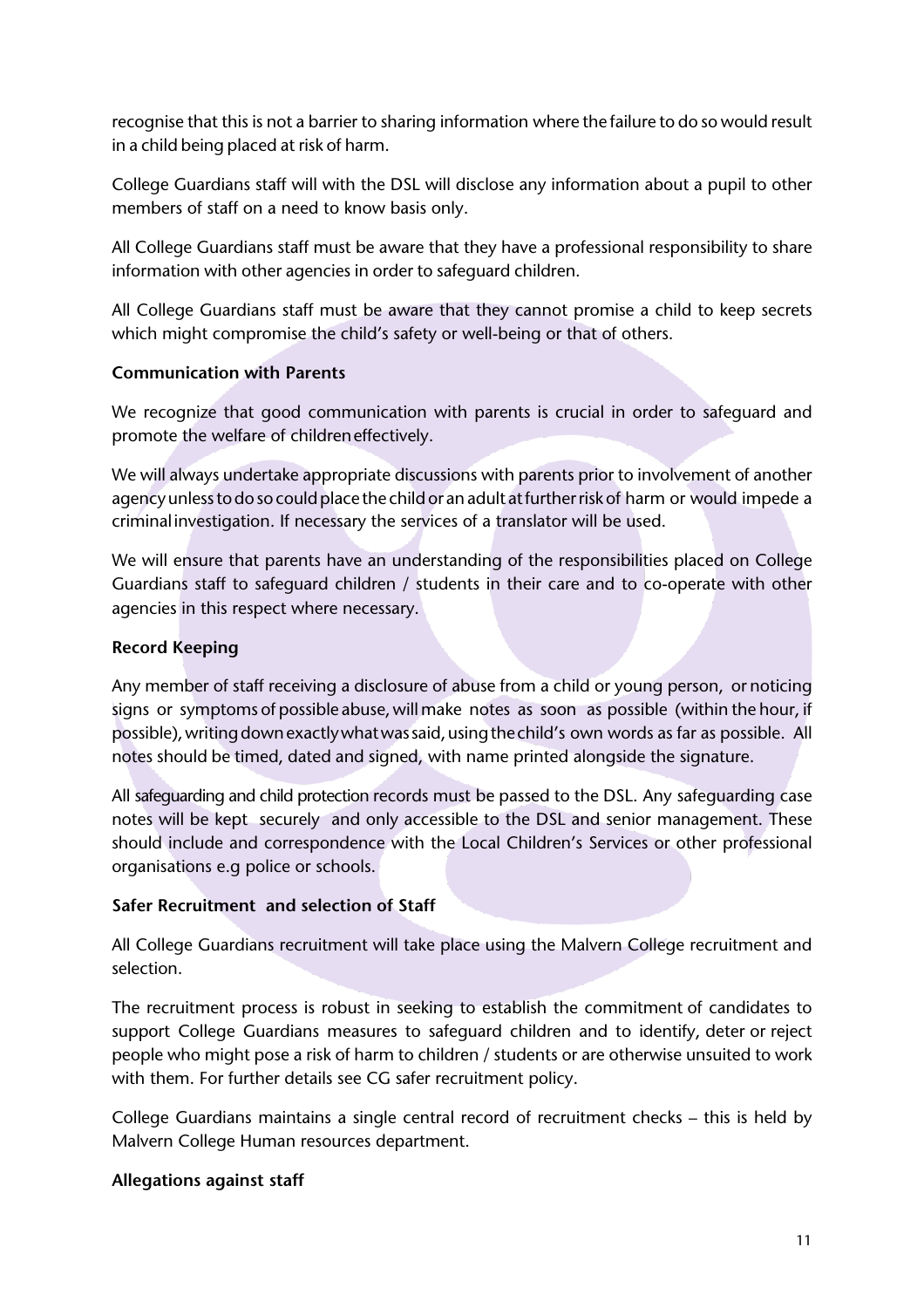College Guardians has a duty of care towards its employees and as such, it must ensure that effective support is provided for anyone facing an allegation. College Guardians will take action in accordance with part 4 KCSE 2021 and College Guardians employment procedures. We acknowledge that a child / student may make an allegation against a College Guardians staff member or Host family member.

If such an allegation is made, which meets the criteria as identified in part 4 KCSiE 2021 the member of staff receiving the allegation will immediately inform the DSL unless the allegation concerns the DSL in which case the Commercial Director will be informed immediately.

The parents of the child[ren] involved will be informed of the allegation as soon as possible if they do not already know of it.

It may be necessary to inform the LADO. Where the LADO advises that a strategy discussion is needed, or that the police or children's social care need to be involved, the case manager will not inform the accused or the parents until these agencies have been consulted and it has been agreed what information can be disclosed.

https://www.worcestershire.gov.uk/info/20559/refer\_to\_childrens\_social\_care/1659/are\_yo u worried about an adult who works with children

# **Whistleblowing**

Please see CG whistleblowing policy for further information

We recognise that children / students cannot be expected to raise concerns in an environment where staff fail to do so.

All staff should be aware of their duty to raise concerns, where they exist, about the attitude or actions of colleagues.

Staff will be made aware that if they feel unable to raise a child protection failure internally, they can contact the NSPCC whistleblowing helpline.

## **Abuse of Position of Trust**

We recognise that as adults working for College Guardians, we are in a relationship of trust with pupils and students in our care and acknowledge that it could be considered a criminal offence to abuse that trust. We acknowledge that the principles of equality embedded in the legislation of the sexual offenders Act 2003 applies irrespective of sexual orientation: neither homosexual nor heterosexual relationships are acceptable within a position of trust. We recognise that the legislation is intended to protect young people in education who are over the age of consent but under 18 years of age

# **Summary**

**There are four categories of child abuse In the Children's Act**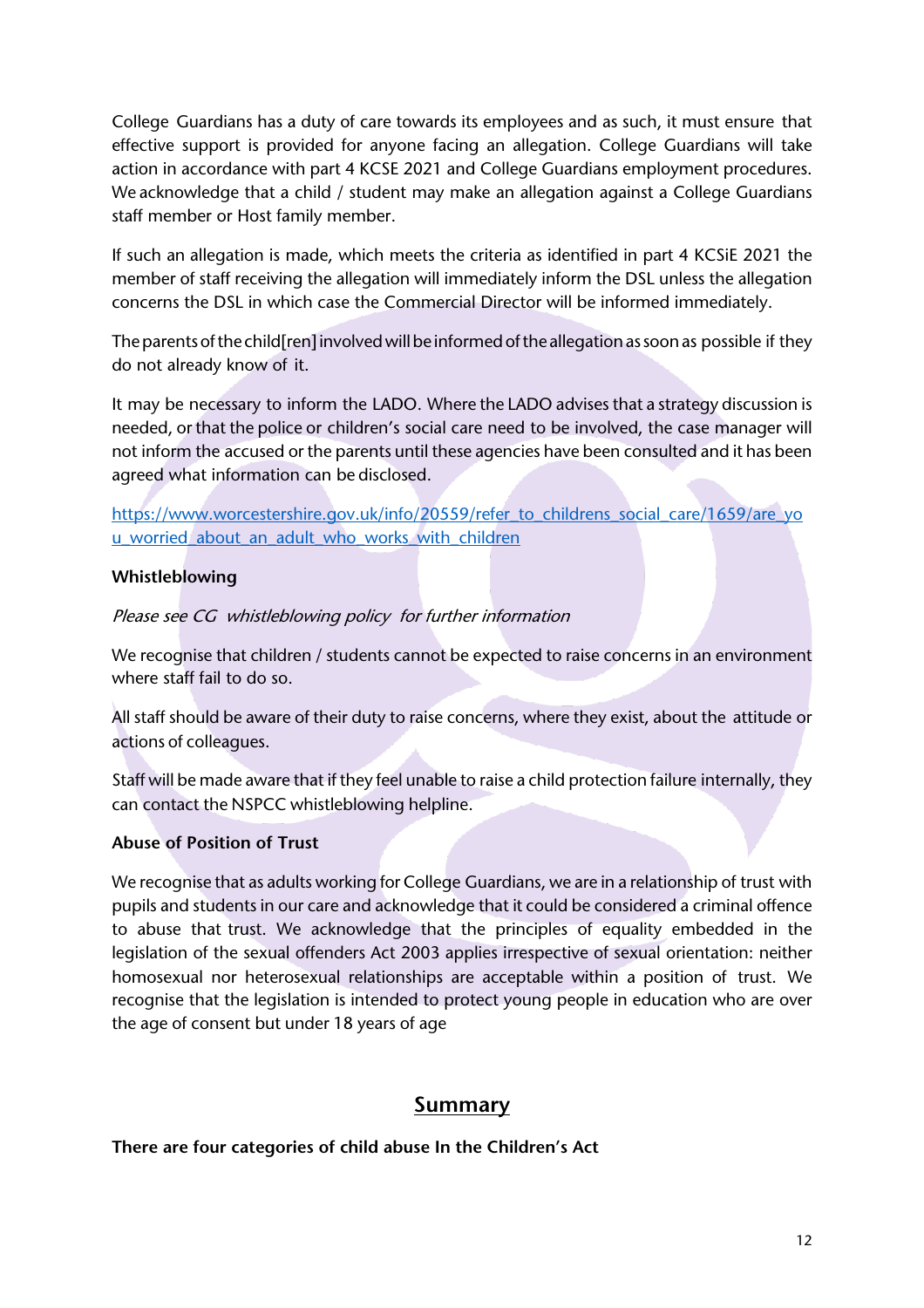These are: Physical Abuse; Neglect; Emotional Abuse and Sexual Abuse.

#### **Physical Abuse**

Involves hitting, shaking, throwing, poisoning, burning or scalding, drowning, suffocating or otherwise causing physical harm to a child including by fabricating the symptoms of, or deliberately causing ill health to a child.

#### **Neglect**

The persistent failure to meet a child's basic physical and/or psychological needs, likely to result in serious impairment of the child/young person's health or development, such as failing to provide adequate food, shelter and clothing or neglect of, or unresponsiveness to a child's basic emotional needs.

#### **Emotional Abuse**

The persistent emotional ill-treatment of a child/young person such as to cause severe and persistent adverse effects on the child's emotional development. It may involve conveying to the child that they are worthless or unloved, inadequate or valued only insofar as they meet the needs of another person, age or developmentally inappropriate expectations being imposed on children, causing them frequently to feel frightened, or the exploitations or corruption of children.

#### **Sexual Abuse**

Involves forcing or enticing a child/young person to take part in sexual activities, whether or not the child/young person is aware of what is happening. These may involve physical contact, including penetrative (rape or buggery) or non-penetrative act. It may include involving children in looking at, or in the production of pornographic material, or encouraging children to behave in sexually inappropriate ways.

## **Indicators of Child Abuse**

#### **Physical**

Unexplained injuries or burns, bruises, finger marks, fear of undressing or medical help. Improbable explanations for injuries, fear of returning home or parents being contacted, and unexplained absence from school.

#### **Neglect**

Constant hunger, poor personal hygiene, inappropriate clothing, frequent lateness, and nonattendance. Poor social relationships, constant tiredness, independent, streetwise, no parental support for education and compulsive stealing or scrounging.

#### **Emotional Abuse**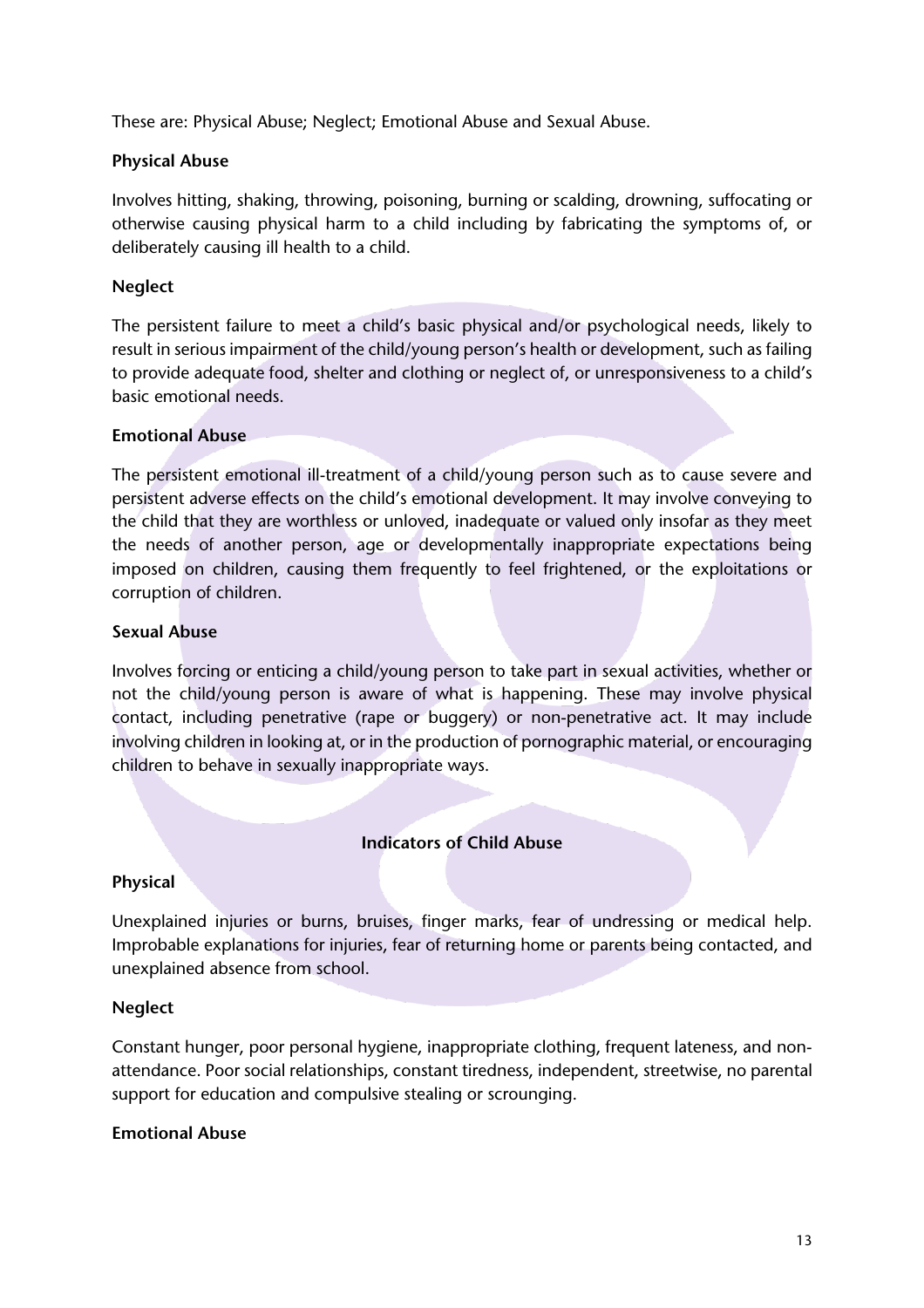Fear of new situations, inappropriate emotional responses, self-harm, eating disorders can't accept praise, and low self-esteem. Lack of home support, depression, withdrawn, social isolation – don't join in, and few friends. Emotional abuse may occur in its own right, but is always seen, to varying degrees, in all other forms of abuse

## **Sexual Abuse**

Bruises, scratches, bite marks on the body, persistent infections in the anal or genital area. Any sexual awareness inappropriate to child's age – shown in drawings, play, vocabulary. Frequent masturbation, changes in behaviour, refusal to stay with certain people. Self-harm, eating disorders depression, low self-esteem and pregnancy

# **Recognition of Abuse**

Be open to possibilities; be aware – if you don't believe it is possible you will never see it, don't jump to conclusions and look for credible non-abusive explanations, but recognise you may need to seek advice to evaluate the facts.

# **The Symptoms of Stress and Distress**

An abused child will usually show signs of stress and distress. Possible signs of abuse include, but are not limited to, those listed below. Many of these may of course have nothing to do with abuse, but are worth consideration in trying to understand the child's behaviour.

- A fall-off in school performance.
- Aggressive or hostile behaviour.
- Difficulties in relationships with peers.
- Excessively affectionate or sexual behaviour towards adults or other children.
- Regression to more immature forms of behaviour.
- Self-harming *(including eating disorders)* or suicidal behaviour.
- No reasonable or consistent explanation for a pupil's injuries, or a pattern of injuries.
- Disturbed sleep.
- Bullying is considered to be abusive.

## **Be alert to signs of abuse.**

Take immediate action in the child's best interest by reporting any evidence of abuse or nonaccidental injury to College Guardians.

Record accurately in writing information that may be required in Safeguarding procedures. This note should record the time, date, place and people who were present as well as what was said. All evidence, for example scribbled notes, mobile phones with text messages, clothing, and computers must be safeguarded and preserved. Also make a note of what happened next.

## **Helping a child who wants to tell you about his/her abuse**